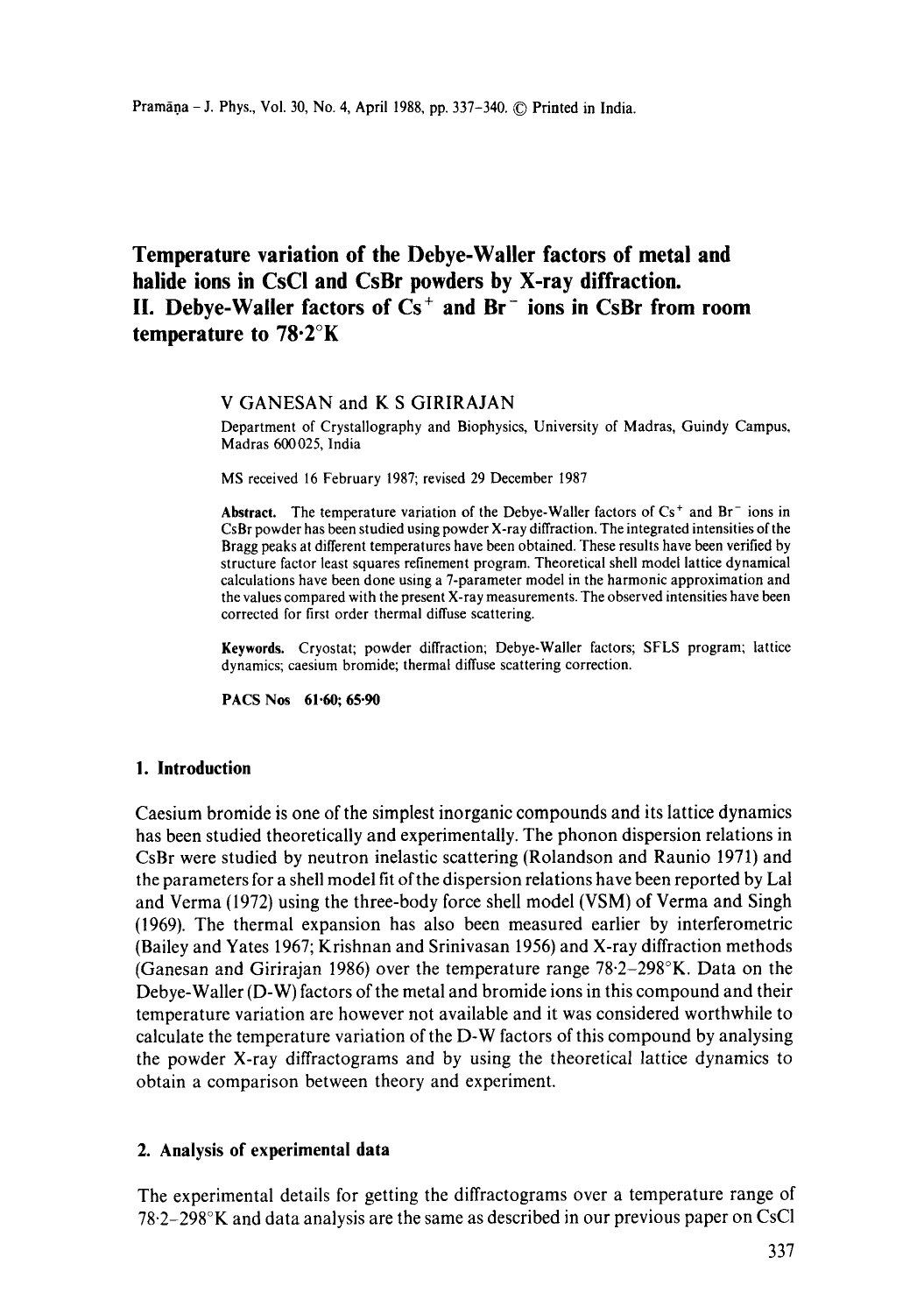

**Figure 1.** Temperature variation of the B-factors in CsBr. Dots represent experimental points and line represents theory.  $a$ . Cs<sup>+</sup> ion. b. Br<sup>-</sup> ion.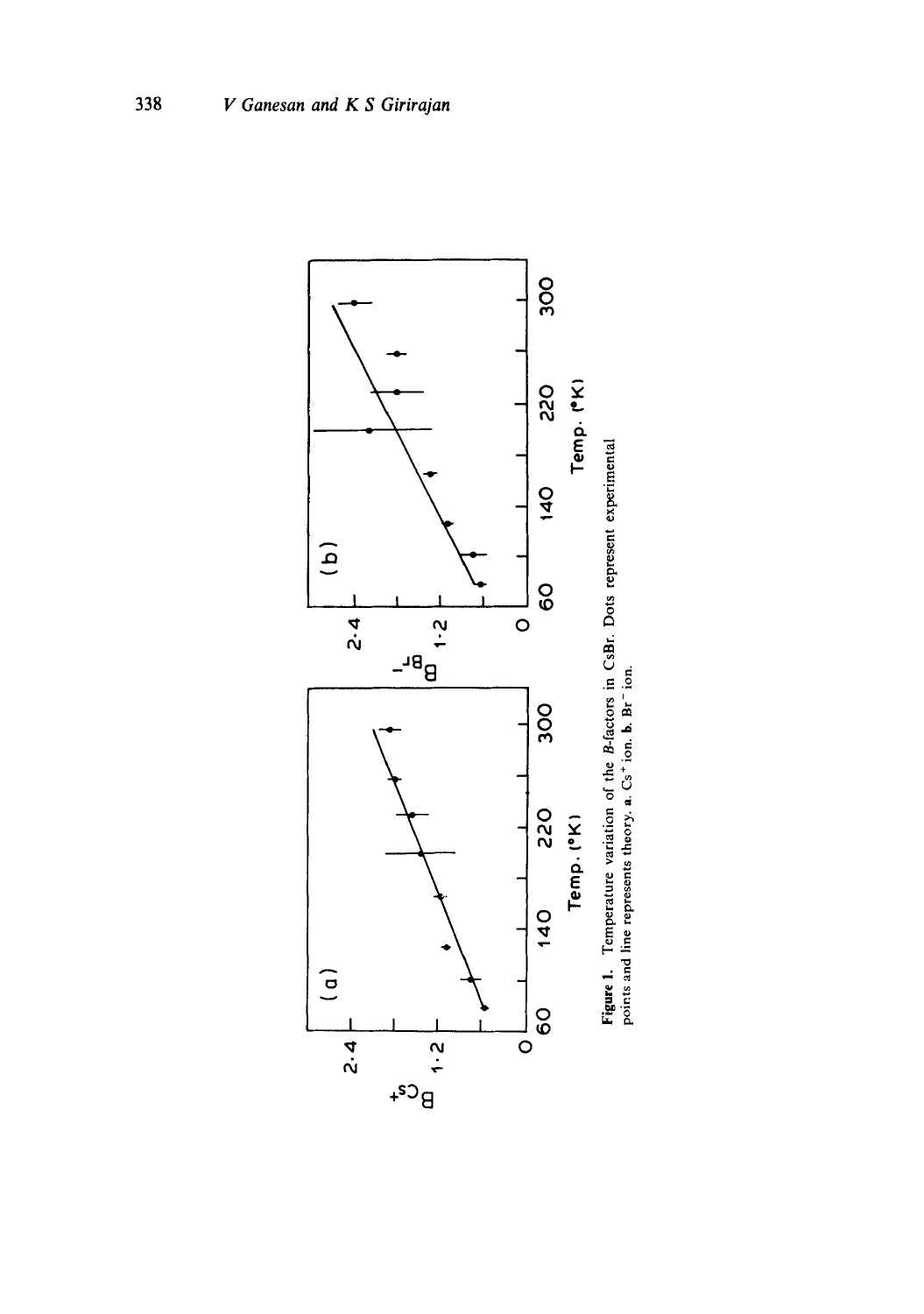| Temperature | Warren's<br>method |           | <b>SFLS</b><br>(without TDS) |          | <b>SFLS</b><br>(with TDS) |          |          | Theory   |
|-------------|--------------------|-----------|------------------------------|----------|---------------------------|----------|----------|----------|
|             | $Cs^+$             | $Br^-$    | $Cs^+$                       | $Br^-$   | $Cs^+$                    | $Br^-$   | $Cs^+$   | $Br^-$   |
| 78.2        | 0.50               | 0.76      | 0.58(5)                      | 0.66(8)  | 0.56(4)                   | 0.63(7)  | 0.56     | 0.71     |
| $101 - 0$   | 0.72               | 0.78      | 0.72(11)                     | 0.77(18) | 0.75(12)                  | 0.73(20) | 0.72     | 0.92     |
| $125 - 8$   | $1-13$             | 1.32      | 1.18(5)                      | 1.29(8)  | 1.08(3)                   | 1.08(5)  | 0.89     | $1 - 14$ |
| $166 - 1$   | 1.30               | $1-70$    | 1.22(7)                      | 1.67(13) | 1.17(5)                   | 1.35(8)  | $1-18$   | 1.51     |
| $200-2$     | 1.69               | $1-98$    | 1.57(49)                     | 2.33(88) | 1.47(48)                  | 2.15(85) | $1-42$   | 1.82     |
| $230-8$     | 1.84               | $2 - 0.8$ | 1.70(20)                     | 1.95(35) | 1.57(22)                  | 1.79(37) | 1.64     | $2-10$   |
| $258 - 7$   | 1.84               | 2.32      | 1.98(17)                     | 2.34(29) | 1.82(8)                   | 1.79(13) | $1 - 84$ | 2.35     |
| 298.0       | $2-09$             | $2-41$    | 2.06(16)                     | 2.52(28) | 1.90(14)                  | 2.38(25) | $2 - 12$ | 2.71     |

**Table 1.** Temperature variation ( ${}^{\circ}\text{K}$ ) of the Debye-Waller factors ( $\AA$ <sup>2</sup>) of Cs<sup>+</sup> and Br<sup>-</sup> in CsBr.

TDS, thermal diffuse scattering; ESDs are given in parantheses.

(Ganesan and Girirajan 1988, paper I) and are therefore not repeated here. Since CsBr also exhibits the same lattice structure as CsCI, the procedure as described in paper I was used to get the D-W factors of  $Cs^+(B_{Cs^+})$  and  $Br^-(B_{Br^-})$ . The values thus obtained were verified by subjecting the structure factors to regular crystallographic refinement procedure using the SFLS program (see paper I). The thermal expansion results on CsBr in the temperature range reported earlier (Ganesan and Girirajan 1986) provided the correct lattice parameter to be used during refinement.

#### **3. Theoretical calculations of B-factors in CsBr using the shell model**

The phonon dispersion relations in CsBr have earlier been measured by Rolandson and Raunio (1971). Theoretical lattice dynamical calculations have also been done earlier (see paper I as well as Karo and Hardy 1968). All these models reproduce the phonon dispersion relations reasonably well. Lal and Verma (1972) have used a three-body force shell model and calculated the phonon dispersion relations. The same model was used for the present calculations in the range of temperatures of measurement. The D-W factor for ion type  $\mu$  is as given in paper I. Table 1 compares the experimental values of the temperature variation of the D-W factors of  $Cs<sup>+</sup>$  and  $Br<sup>-</sup>$  in CsBr with the theoretically calculated values using the shell model lattice dynamics. Figure 1 gives a graphical display of this comparison. As can be seen from these results the agreement between theory and experiment is good.

#### **References**

Bailey A C and Yates B 1967 *Philos. Mao.* 16 1241 Carabatos C and Prevot B 1972 *Can. J. Phys.* 50 122 Ganesan V and Girirajan K S 1986 *Pramana - J. Phys.* 27 475 Ganesan V and Girirajan K S 1988 (paper I)